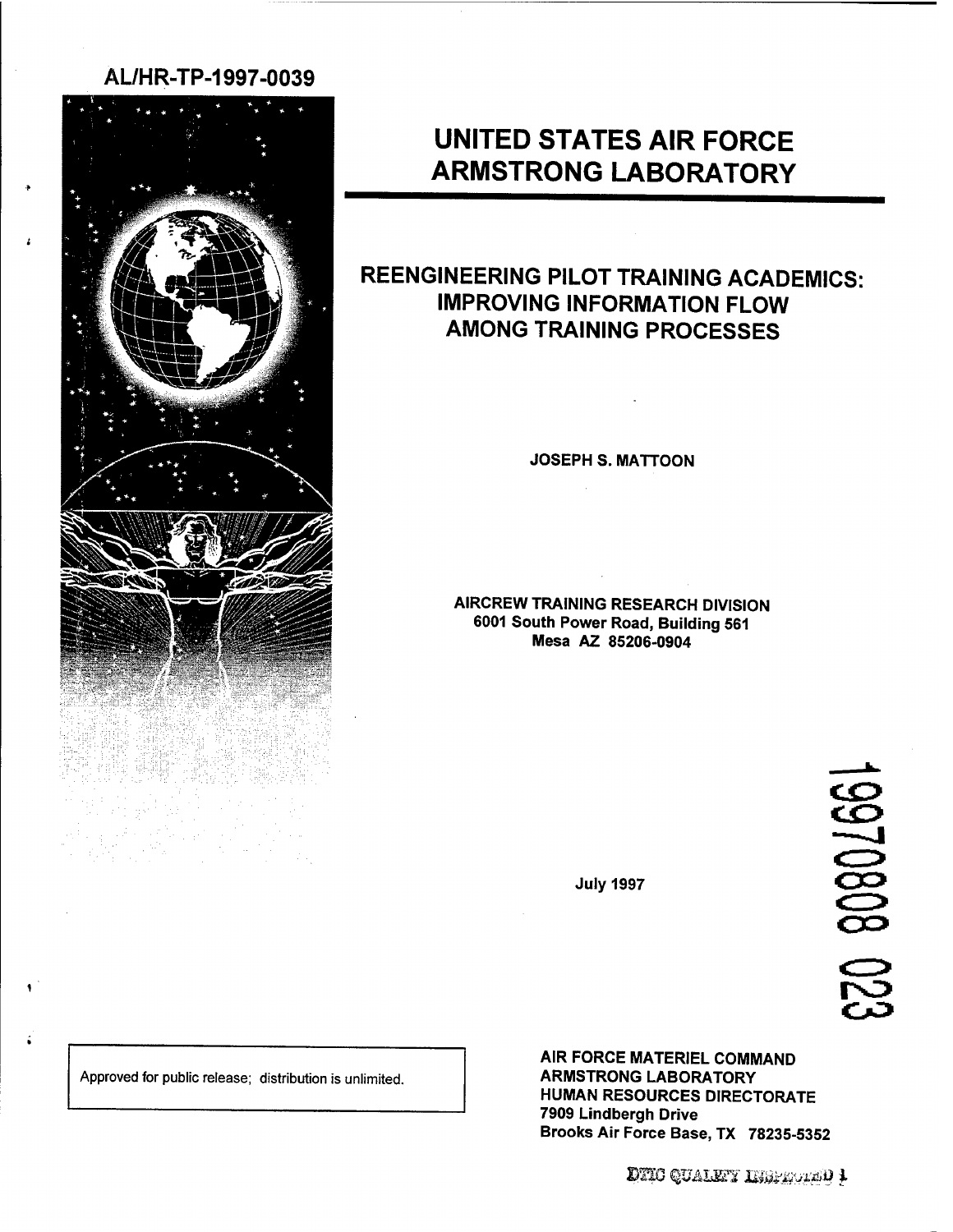#### **NOTICES**

**When Government drawings, specifications, or other data are used for any purpose other than in connection with a definitely Government-related procurement, the United States Government incurs no responsibility or any obligation whatsoever. The fact that the Government may have formulated or in any way supplied the said drawings, specifications, or other data, is not to be regarded by implication, or otherwise in any manner construed, as licensing the holder, or any other person or corporation; or as conveying any rights or permission to manufacture, use, or sell any patented invention that may in any way be related thereto.**

**The Office of Public Affairs has reviewed this paper, and it is releasable to the National Technical Information Service, where it will be available to the general public, including foreign nationals.**

**This paper has been reviewed and is approved for publication.**

**JOSEPH S. MATTOON DEE H. ANDREWS**

**Project Scientist Technical Director**

**LYNN A. CARROLL, Colonel, USAF Chief, Aircrew Training Research Division**

**Please notify AL/HRPP, 7909 Lindbergh Drive, Brooks AFB, TX 78235-5352, if your address changes, or if you no longer want to receive our technical reports. You may write or call the STINFO Office at DSN 240-3877 or commercial (210) 536-3877.**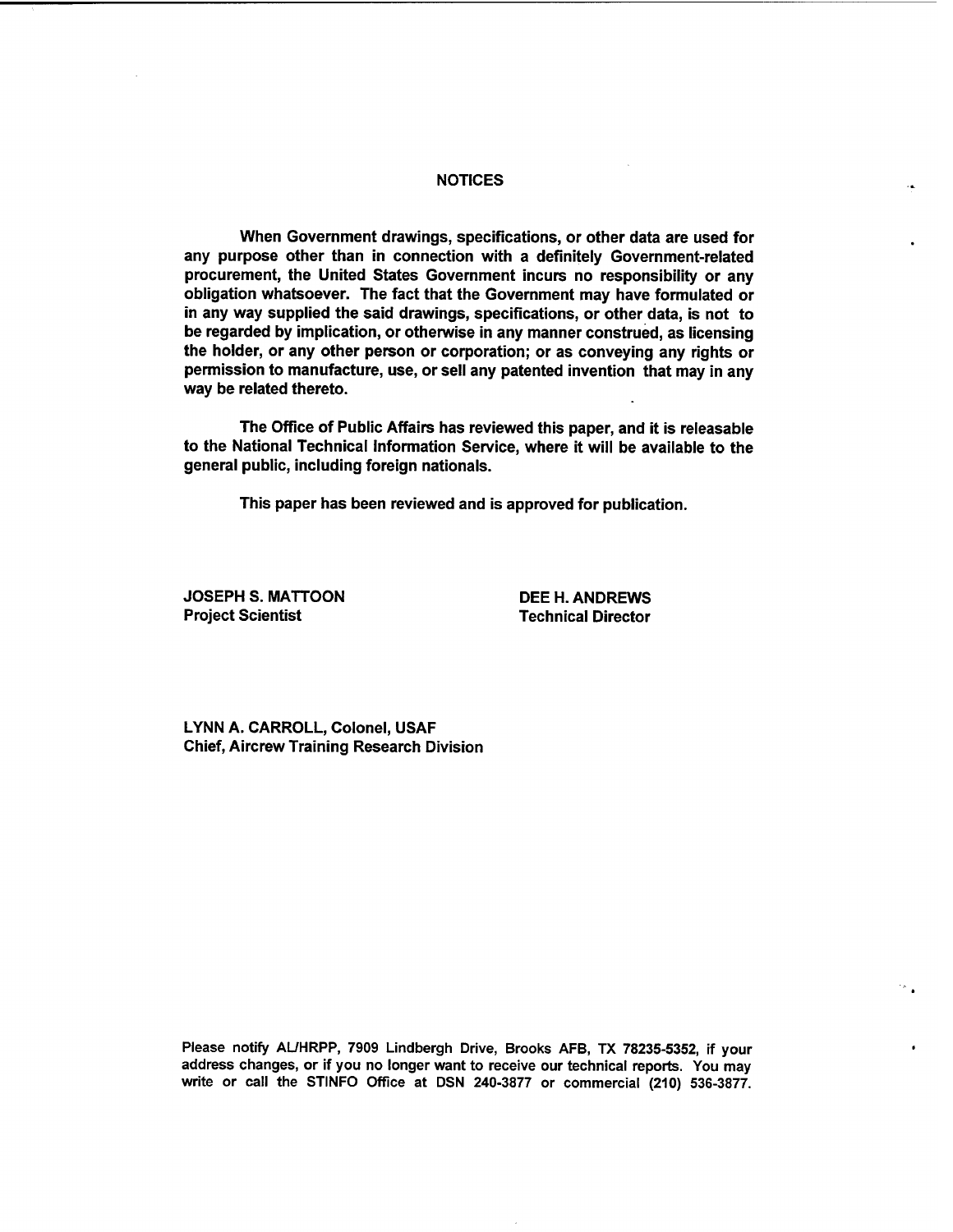# **REPORT DOCUMENTATION PAGE** *Form Approved*

 $\overline{\phantom{a}}$ 

*OMB No. 0704-0188*

|                                                                                                                                                                                               |                                                    |                                                   | סס ו ט <del>יזי</del> ט ו ט ויט נואוכ                                                                                                                                                                                             |
|-----------------------------------------------------------------------------------------------------------------------------------------------------------------------------------------------|----------------------------------------------------|---------------------------------------------------|-----------------------------------------------------------------------------------------------------------------------------------------------------------------------------------------------------------------------------------|
|                                                                                                                                                                                               |                                                    |                                                   | Public reporting burden for this collection of information is estimated to average 1 hour per response, including the time for reviewing instructions, searching existing data sources, gathering<br>and maintaining the data nee |
| 1. AGENCY USE ONLY (Leave blank)<br>2. REPORT DATE<br><b>July 1997</b><br>Final - May 1996 to May 1997                                                                                        |                                                    |                                                   | 3. REPORT TYPE AND DATES COVERED                                                                                                                                                                                                  |
| 4. TITLE AND SUBTITLE                                                                                                                                                                         |                                                    |                                                   | 5. FUNDING NUMBERS                                                                                                                                                                                                                |
| Reengineering Pilot Training Academics: Improving Information Flow Among<br><b>Training Processes</b><br>PE                                                                                   |                                                    |                                                   | $-62205F$                                                                                                                                                                                                                         |
| 6. AUTHOR(S)                                                                                                                                                                                  |                                                    |                                                   | PR<br>$-1123$<br>TA - B2<br>WU - 17                                                                                                                                                                                               |
| Joseph S. Mattoon                                                                                                                                                                             |                                                    |                                                   |                                                                                                                                                                                                                                   |
| 7. PERFORMING ORGANIZATION NAME(S) AND ADDRESS(ES)<br>Armstrong Laboratory<br>Human Resources Directorate<br>Aircrew Training Research Division                                               |                                                    |                                                   | 8. PERFORMING ORGANIZATION<br><b>REPORT NUMBER</b>                                                                                                                                                                                |
| 6001 South Power Road, Building 561<br>Mesa AZ 85206-0904                                                                                                                                     |                                                    |                                                   |                                                                                                                                                                                                                                   |
| 9. SPONSORING/MONITORING AGENCY NAME(S) AND ADDRESS(ES)                                                                                                                                       |                                                    |                                                   | AL/HR-TP-1997-0039<br>10. SPONSORING/MONITORING                                                                                                                                                                                   |
|                                                                                                                                                                                               |                                                    |                                                   | <b>AGENCY REPORT NUMBER</b>                                                                                                                                                                                                       |
|                                                                                                                                                                                               |                                                    |                                                   |                                                                                                                                                                                                                                   |
| 11. SUPPLEMENTARY NOTES<br>Armstrong Laboratory Technical Monitor: Dr Joseph S. Mattoon (602) 988-6561.<br>27 Apr-1 May 97.                                                                   |                                                    |                                                   | This technical paper documents a presentation at The Aviation Psychology Conference which was held in Columbus OH on                                                                                                              |
| 12a. DISTRIBUTION/AVAILABILITY STATEMENT                                                                                                                                                      |                                                    |                                                   | 12b. DISTRIBUTION CODE                                                                                                                                                                                                            |
| Approved for public release; distribution is unlimited.                                                                                                                                       |                                                    |                                                   |                                                                                                                                                                                                                                   |
| 13. ABSTRACT (Maximum 200 words)<br>improving training by implementing information technology (IT) tools and adjusting training processs to exploit new<br>capabilities.<br>14. SUBJECT TERMS |                                                    |                                                   | This paper describes how learning theory and the principles of business process reengineering can be used to guide efforts for                                                                                                    |
| Business process reengineering; Information technology; IT; Learning; Pilot training;<br>Reengineering; Training; Training processes;                                                         |                                                    |                                                   | 15. NUMBER OF PAGES<br>15<br>16. PRICE CODE                                                                                                                                                                                       |
| <b>17. SECURITY CLASSIFICATION</b><br>OF REPORT                                                                                                                                               | <b>18. SECURITY CLASSIFICATION</b><br>OF THIS PAGE | <b>19. SECURITY CLASSIFICATION</b><br>OF ABSTRACT | 20. LIMITATION ABSTRACT                                                                                                                                                                                                           |
| Unclassified                                                                                                                                                                                  | Unclassified                                       | Unclassified                                      | UL                                                                                                                                                                                                                                |
| NSN 7540-01-280-5500                                                                                                                                                                          |                                                    |                                                   | Standard Form 298 (Rev 2-89)                                                                                                                                                                                                      |

Standard Form 298 (Rev 2-89) Prescribed by ANSI Std Z-39-18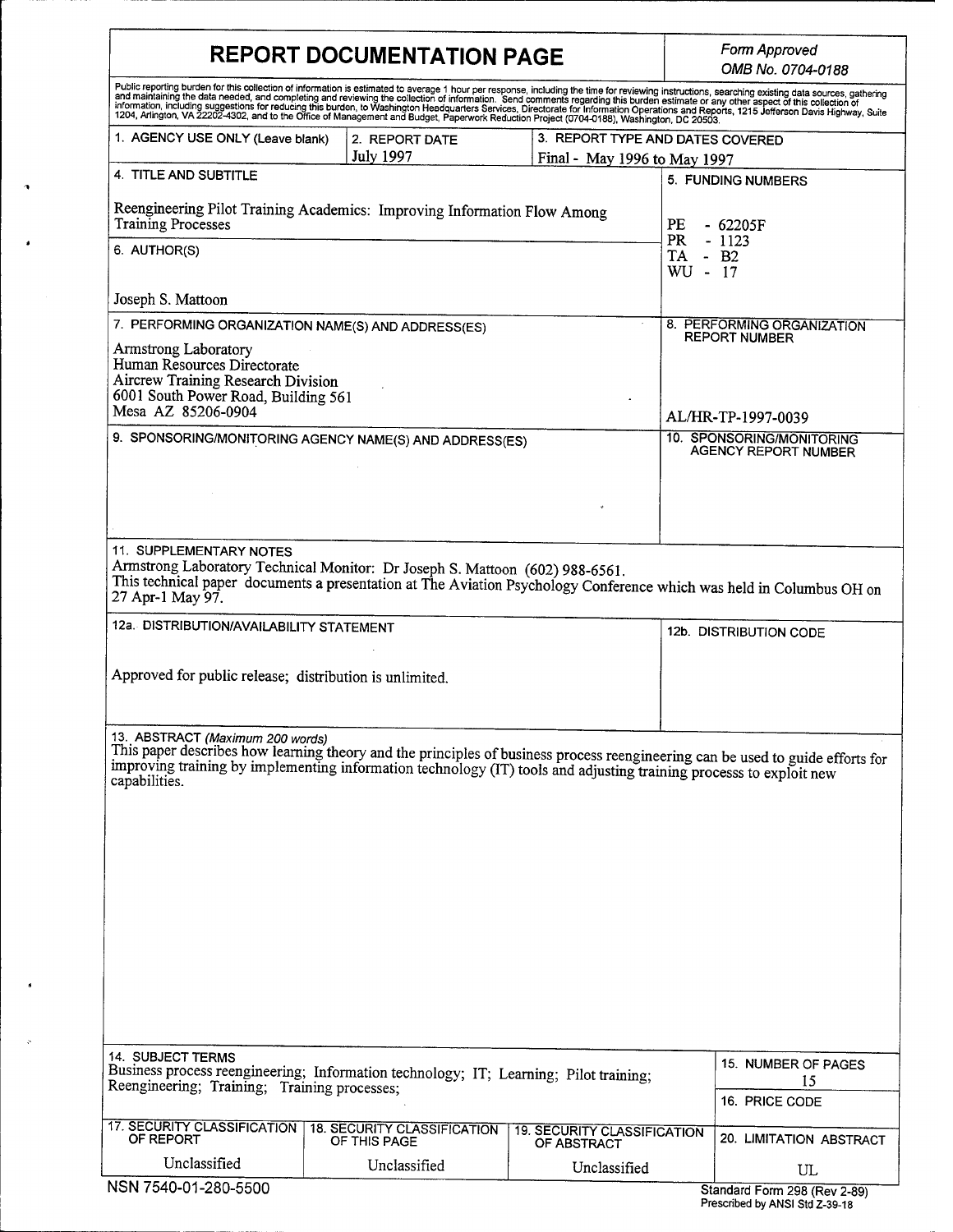#### **PREFACE**

This report documents a paper that was presented at The Aviation Psychology Conference which was held in Columbus OH from 27 April to <sup>1</sup> May 1997. This research was conducted under Work Unit 1123-B2-17, Intelligent Tools and Instructional Simulations (ITTS). The Laboratory Principal Investigator was Dr Joseph S. Mattoon.

This effort is part of an Armstrong Laboratory, Human Resources Directorate, Aircrew Training Research Division (AL/HRA) program to help identify existing and emerging electronic tools that improve the performance/productivity of adult students and new personnel in science and engineering occupations.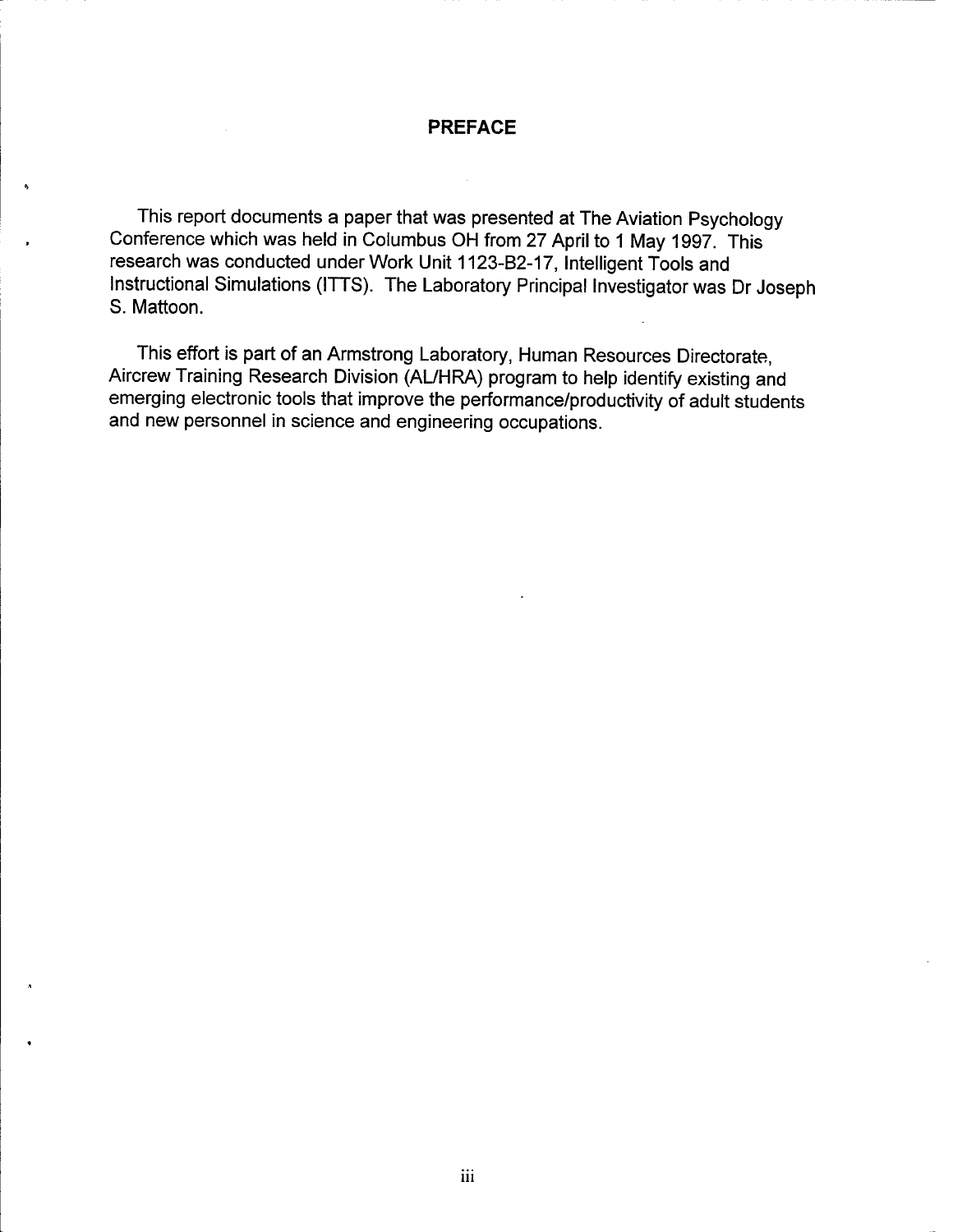## **REENGINEERING PILOT TRAINING ACADEMICS: IMPROVING INFORMATION FLOW AMONG TRAINING PROCESSES**

The need for improving the way information technology (IT) is implemented in training is evident from the lack of measurable positive impacts on student learning and performance that can be unequivocally attributed to IT. IT affords many new training capabilities, including the potential to accelerate learning, but many training processes are based on older models of education that do not account for today's technology. This paper describes how learning theory and the principles of business process reengineering can be used to guide efforts for improving training by implementing IT tools and adjusting training processes to exploit new capabilities.

#### **PROBLEMS ARISING FROM MISCONCEPTIONS OF IT**

The cost, time, and effort associated with acquisition and implementation of IT is tremendous, so it is important to implement a plan that will ensure an acceptable return on technology investments. To date, there is evidence that most planning for implementation of IT has focused on technical issues while neglecting the human dimension (Klay, Yu, & Chen, 1991)—the behavioral and psychological factors that determine human information needs and cognitive performance. After examining several aircrew training programs, Nullmeyer, Bruce, and Rockway (1991) concluded that a properly designed and implemented information system is essential to the costeffective operation of Air Force training programs. However, they were unable to identify any systems that have fully accomplished this goal and found that the failure of IT in training was at least partially due to the lack of focus on user information needs and behavior. Costs associated with computer technology investment have risen in the last three decades to levels that exceed \$300 billion, but increases in productivity that are attributable to IT are rare (Davenport & Short, 1990; Dué, 1993; 1994; and Landauer, 1995). Increases in technology spending for K-12 schools have been substantial (Bulkeley, 1995), but have not been followed by the expected improvements in student learning and performance (Clark, 1983; 1994). This disappointing history is partially the result of unrealistic expectations concerning IT's effect on learning and some misconceptions of how and when IT should be acquired and implemented.

Education and business communities scramble to procure the newest computers, multimedia, and network systems, but it is now apparent that IT alone is not a solution to learning and performance improvement. The ability of people to use information effectively and efficiently depends on how it is accessed, the form of the information (e.g., pictorial versus symbolic), and the recipient's interaction with it in the course of learning or accomplishing tasks. Human performance on tasks that are predominately cognitive in nature (e.g., decision making and learning) depends on the degree that information flow matches the needs and abilities of users. The misconception that IT

 $\mathbf{1}$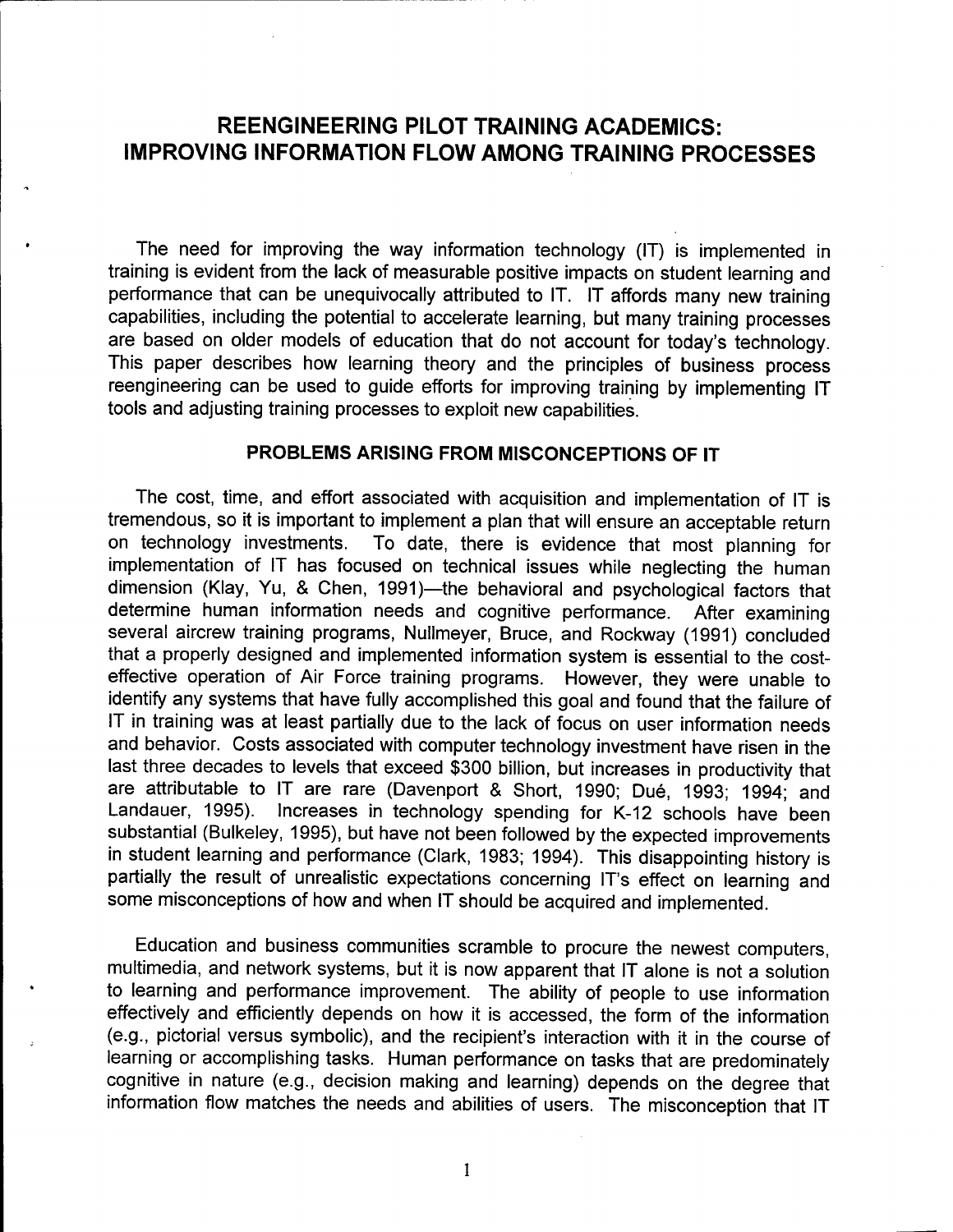somehow improves the information it carries has resulted in hasty conversions of printed instructional material to computer-assisted instruction (CAI), but this has frequently resulted in instruction that is even less effective than the original material (Landauer, 1995). The ratio of development time to hours of instruction for conventional CAI is approximately 300:1 at best (Muraida & Spector, 1993) and can range much higher (1,000:1 or more) for more sophisticated training software, so converting older materials to an IT-based format should be restricted to high-payoff areas where gains in training effectiveness and efficiency are sure to exceed the cost of conversions. Another common misconception is that increased access to information via computer networks will improve learning. Yet, studies have found that students' learning can be hindered rather than facilitated by access to larger volumes of information due to inadequate navigation functions (Gay, Trumbull, & Mazur, 1991). Tapscott (1996) reports that a high volume of data is available via the Internet, but most of this data is unstructured and has a low level of utility for learning or other applications. Consequently, increasing access to information may reduce rather than increase the quality of information flow and prevent learners from exploiting IT capabilities.

### **REENGINEERING TO SUPPORT PILOT LEARNING PROCESSES**

Business process reengineering (BPR) was created specifically for improving business processes using IT (Hammer & Champy, 1993), so <sup>I</sup> have revised the principles to focus on training processes (Mattoon, 1996a). Training process reengineering can produce several benefits: (1) eliminate redundant tasks (e.g., repetitive lectures); (2) combine training activities to boost support of student learning (e.g., integrate content information with dynamic practice); (3) augment performance measurement (e.g., automate speed and accuracy assessment); (4) expand information flow (e.g., distribute student performance information across training components); and (5) clarify concepts (e.g., animation or simulation to demonstrate abstract phenomena). These training capabilities should be employed in coordination with the student's natural learning processes.

#### **Pilot Training and Learning Processes**

While *training processes* refer to overt activities (e.g., delivering instruction), *learning processes* are covert (internal to the learner) mental functions. Training processes can be reengineered as needed, but learning processes can only be supported according to the natural characteristics and limitations of human cognition and memory. The manner in which IT is applied to training processes can potentially improve training effectiveness (i.e., quality, usefulness, or longevity of knowledge) and efficiency (i.e., reduction in the training time and resources expended to accomplish performance objectives; ratio of output to input). Since information is a primary component of learning and cognition, improvements depend on training information flow—the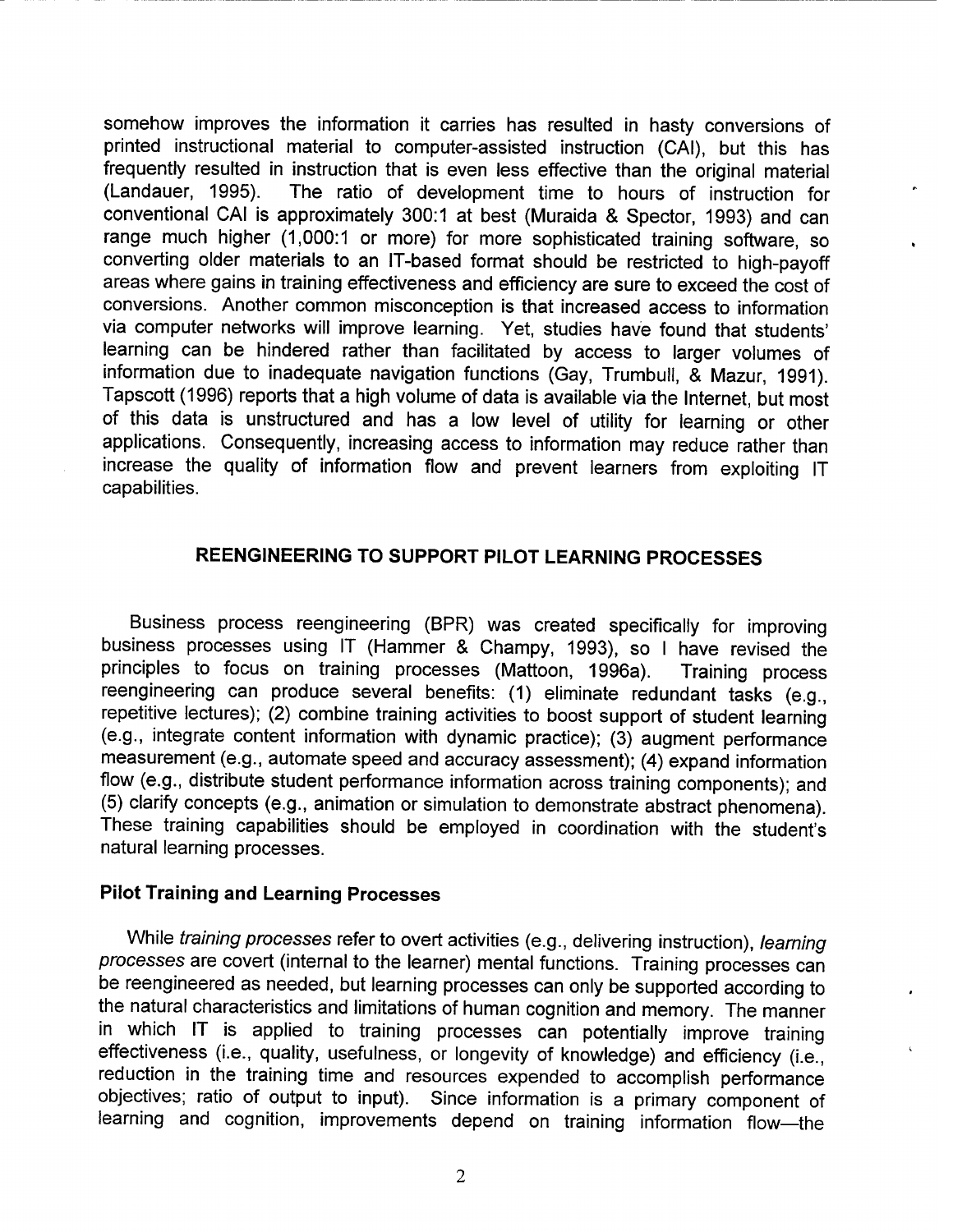characteristics and qualities of instructional information that is passed on to students; student performance information that is generated during practice activities; and students' interaction with the information. <sup>I</sup> have defined three general learning processes that are relevant to pilot training—**acquisition of declarative knowledge, acquisition of component skills, and integration of knowledge and skills—**and some IT-based training tools that can support these processes better than conventional training methods and materials.

#### **Process 1: Acquisition of Declarative Knowledge.**

Both primary and advanced training programs require that a substantial amount of the student's time and effort be spent on declarative knowledge development. This process involves the memorization of certain "factual information (knowing what)," and is distinguished from skill development which requires "compilation of declarative knowledge into functional units . . . (knowing how)" that can be applied to a specific task domain (Alexander & Judy, 1988, p. 376). Declarative knowledge enables the learner to recognize and/or recall certain facts, rules, concepts, or sequences of steps in procedures, but it does not ensure understanding or even that the information will be retained long enough for practical purposes (Gagné & White, 1978). Instructor pilots (IPs) indicate that one of the major challenges in pilot training is ensuring that student pilots understand dynamic, three-dimensional flight concepts in the classroom before training in the aircraft (Mattison, Farnum, & Rokke, 1996; Mattoon, 1996b). The old saw "use it or lose it" describes a second challenge which student pilots must overcome in academics training. The time delays between courses and the opportunity to practice in the aircraft or simulator often result in the need to "re-acquire" information during flying training that was previously learned in the classroom.

Declarative knowledge is assessed during academics training, but verbal tests (e.g., multiple-choice) only ensure that student pilots have temporarily acquired certain aspects of the content material and do little to verify understanding or retention. Most academics training is physically and temporally separated from dynamic practice activities. Applications of IT that promote a closer working relationship between study and practice should augment the mutually supportive relationship among knowledge and skills.

## **Process 2: Acquisition of Component Skills.**

Skill refers to the ability to use knowledge to perform physical and/or mental tasks and is acquired through the process of compiling declarative knowledge into functional units via practice (Anderson, 1987). The skills associated with Air Force piloting training consist of a complex of interdependent component skills that enable pilots to control their aircraft and execute a variety of other dynamic tasks to accomplish mission goals. It is not uncommon for such complex skills to require hundreds of hours of practice to master (Schneider, 1985). Many component skills are critical for executing complex tasks and are therefore important prerequisites for effective flying training in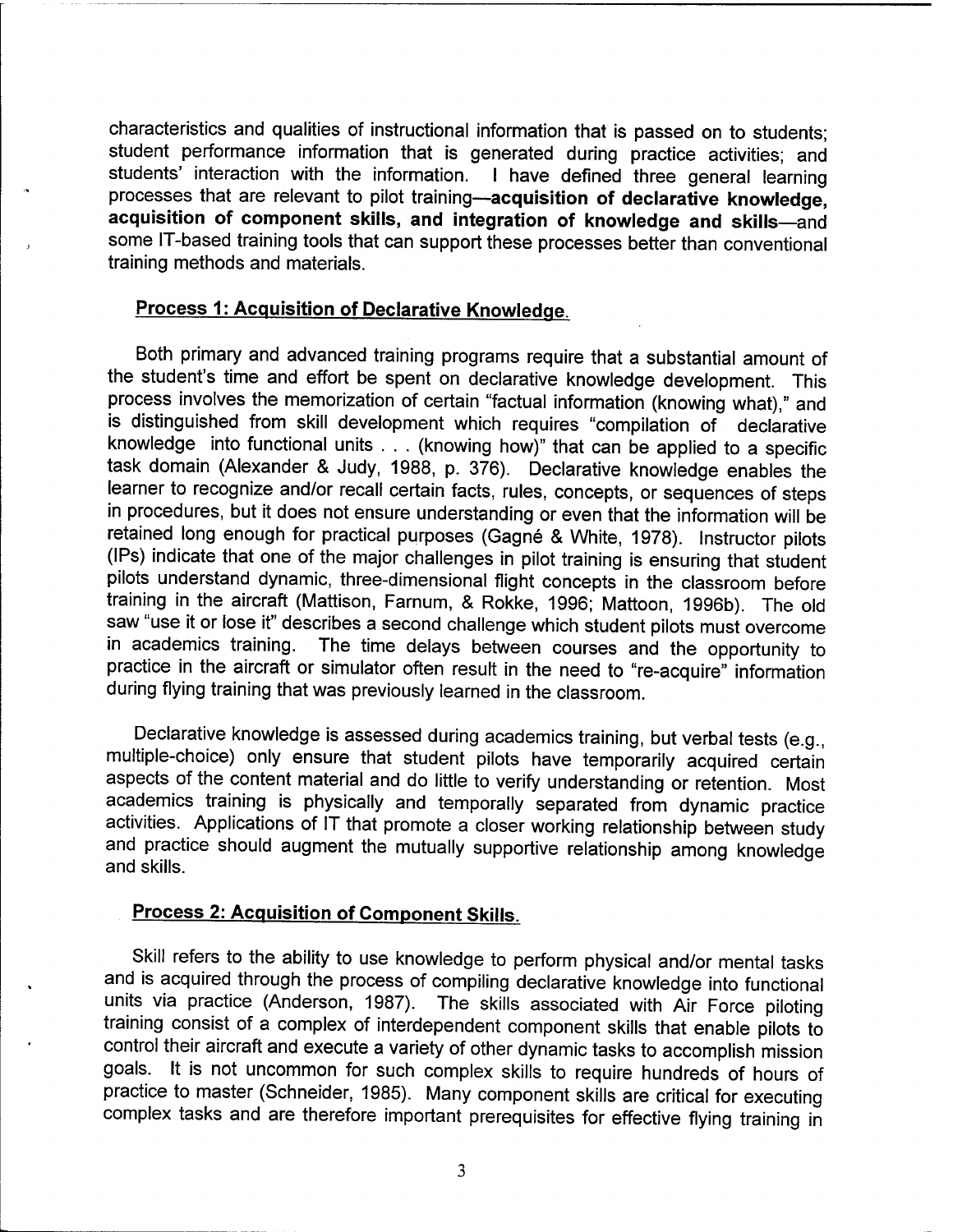the aircraft or simulator. Since flying training involves substantial costs, greater training efficiency may be accomplished by ensuring that student pilots master component skills using low-cost, "part-task" practice systems before beginning "whole-task" practice (flying training) (Gray & Edwards, 1991; Mattoon, 1994). Frederiksen and White (1989) demonstrated that prior mastery of component skills via part-task practice can accelerate development of complex skill, improve the learner's ability to use strategy, and even increase understanding and retention of domain knowledge.

Instructional simulations delivered on microcomputers can provide part-task practice on critical elements of flying and mission tasks such as tactical decision making, mission planning, and weapons deployment (Mattoon, 1996a). At a fraction of the costs associated with flight simulator training, academics could implement instructional simulation training to help student pilots master component skills. This approach would provide a scaffold between academics and flying training to enable student pilots to improve their speed and accuracy on required procedures and tasks before attempting to perform them within the complexities of the flight environment.

#### **Process 3: Integration of Knowledge and Skills.**

Experienced fighter pilots are able to distribute their attention and cognitive resources among several events and/or tasks such as aircraft control and maneuvering, management of weapons systems, navigation, and radio communications. This level of expertise is needed to maintain situation awareness during Air Force missions—be continuously aware of the state of the mission; monitor potential threats and execute countermeasures; and know how to respond accordingly to achieve mission objectives. The ability to perform in a highly complex mission environment is developed through the integration of individual knowledge and skills and the ability to perform with a team that may include many people performing many tasks to achieve a common goal.

Recent advancements in network IT now make it possible to generate a "synthetic battle space" in which multiple "players" (e.g., pilots and ground-forces personnel) practice various missions together in the same manner that they would work together during an actual combat mission. This capability is referred to as joint distributed mission training (DMT) and represents the future of advanced military training (Carroll, 1996). DMT usually refers to a large coordinated effort that links many simulators and communications systems together that are physically located at different sites throughout the U.S. or overseas. However, there is no reason that a smaller version of DMT could not be implemented using microcomputers that are located at the same site or linked from remote sites via local- or wide-area networks. Certain portions of a joint DMT environment could be assembled using microcomputers, although the simulation would be limited to two-dimensional displays with fidelity limited to specific mission elements. Pilots could practice mission planning, various mission-oriented flight procedures, and coordinated deployment of forces in small teams that participate via a distributed instructional simulation. Such training exercises could take place at the same training site, or students could participate remotely from different training sites.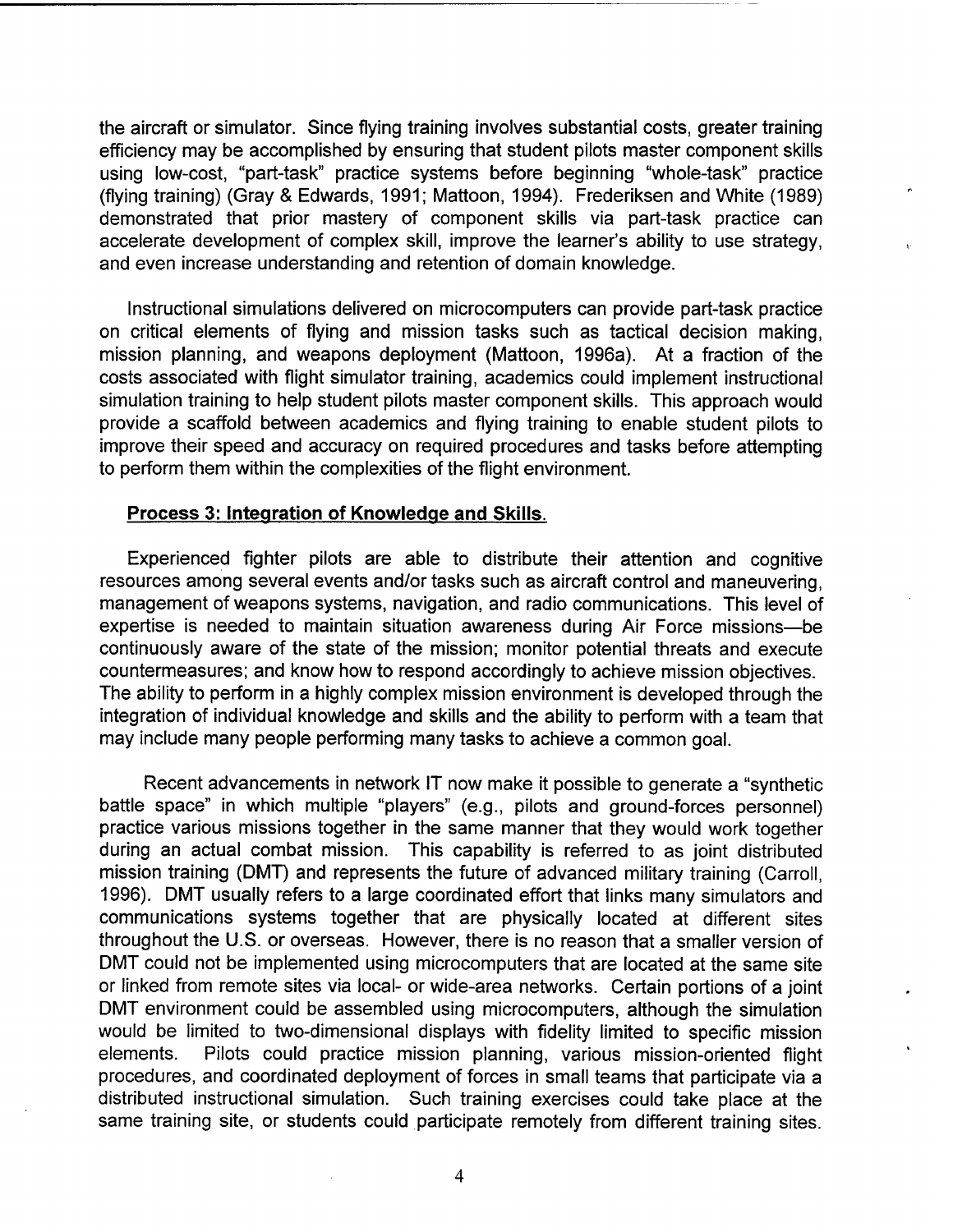By using low-cost, microcomputer-based simulations, pilot training programs could reap some of the benefits of DMT in academics. The value of such training would be realized by enabling students to develop prerequisite team skills to boost the effectiveness of full-mission training in a DMT environment. Without this part-task scaffold, DMT engagements may be disrupted by confused participants and mismatched levels of ability among trainees. Disruptions to DMT are costly and waste valuable resources (Bell & Clasen, 1996). Since mission readiness is the terminal goal of Air Force pilot training, beginning mission-oriented training early with low-cost DMT systems may increase the overall efficiency of pilot training.

### **TECHNOLOGY INFUSION AND COMPRESSION OF TRAINING PROCESSES**

The purpose of identifying the student pilot's learning processes and designing training activities around these processes is to strengthen cognitive links between knowledge and skills. Certain IT capabilities can be rallied to accomplish this goal, but training processes may need adjustment to take full advantage of the new capabilities. A gradual "infusion" of technology and incremental adjustments in processes may be preferable to immediate, major changes when implementing IT (Davenport & Short,<br>1990). Reengineering training processes will drive two types of changes: (1) Reengineering training processes will drive two types of changes: (1) "Horizontal compression" of processes will integrate separate components and activities to improve information flow and support multiple learning processes; and (2) "Vertical compression" of the management structure will result in greater authority and responsibility delegated to instructors and students so they can take full advantage of IT tools.

#### **Technology Infusion**

Technology infusion connotes a smooth blending of new technologies and methods within an existing training program versus radical changes which would interrupt or<br>even temporarily shut down training operations. The infusion approach may even temporarily shut down training operations. incorporate several parallel efforts for designing and implementing prototype systems, adjusting training activities, and teaching instructors how to use new IT. To minimize disruption of training and validate new training tools as they are implemented, <sup>I</sup> recommend a user-centered reengineering team. Such a team operates at or near the training program site and consists of program administrators, instructors, training specialists, and engineers. IPs are key team members of such efforts, because they usually have a good understanding of student pilot learning problems. IPs who are enthusiastic about proposed solutions can also become "champions" of the reengineering effort and help gain the support of program staff and decision makers. To exemplify the IT infusion process, one component of a current effort to reengineer F-16 pilot training academics is described below: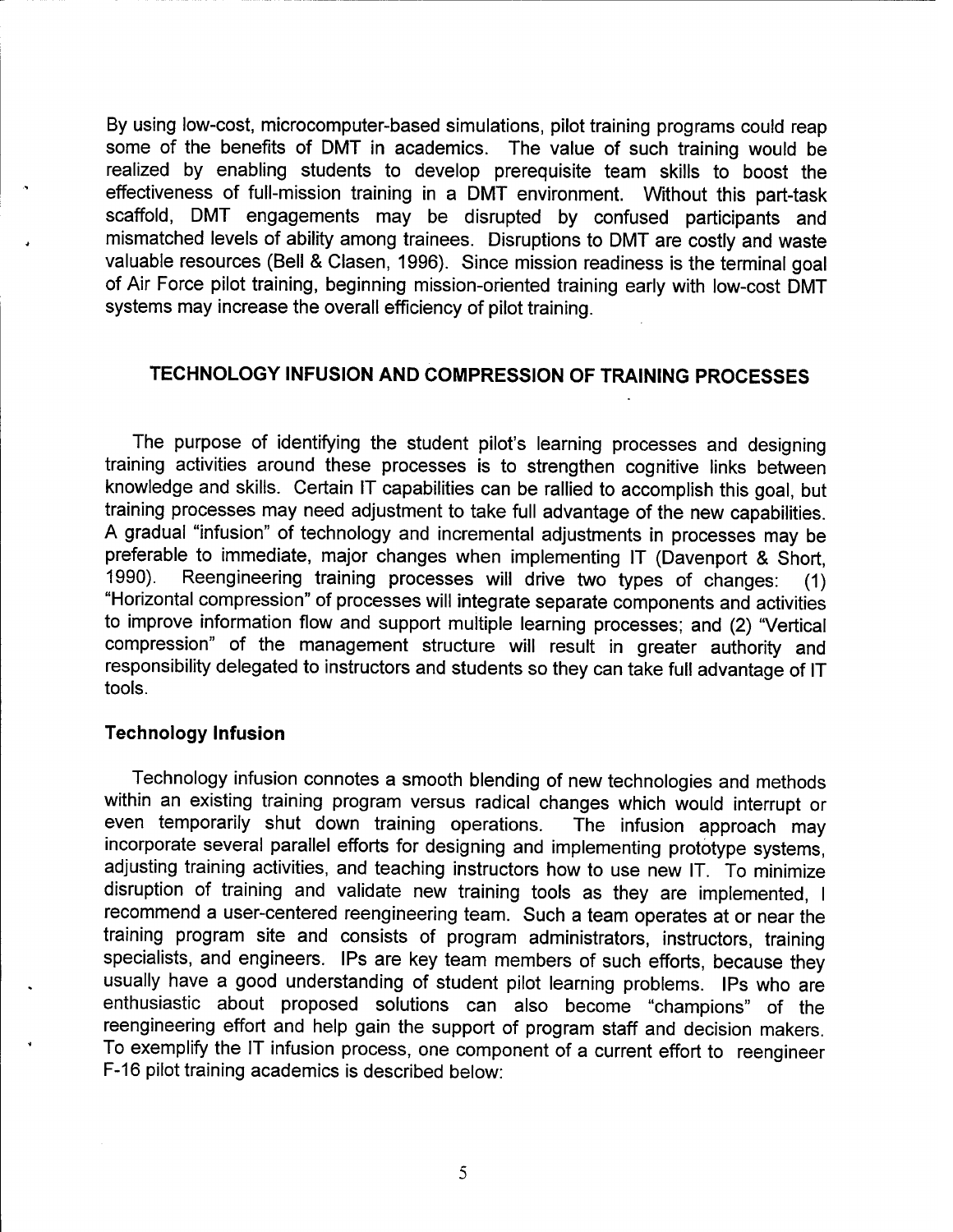1. Several structured interviews with IPs who teach F-16 basic fighter maneuvering (BFM) revealed a need to create dynamic, visual depictions of BFM maneuvers for the purpose of improving student pilots' understanding of three-dimensional maneuvering concepts and to enable them to practice recognizing visual cues and making maneuvering decisions during BFM engagements. To address these needs, the Basic Fighter Maneuvering Vision (BFMV) training package was proposed.

2. An IP who teaches BFM academics and flying training agreed to join the R&D team which consisted of Air Force training specialists, instructional designers, computer programmers, and graphics and animation artists. BFMV was planned to consist of three components: (a) Individualized instruction will be delivered by laptop computer and provide F-16 student pilots with a CAI-based introduction to BFM objectives, concepts, and instructional simulation practice on BFM visual cue recognition and decision-making; (b) Interactive classroom presentations will enable the IP to demonstrate specific BFM elements and concepts in the classroom on a large-screen computer display; and (c) A briefing tool will enable the IP to visually demonstrate specific BFM maneuvers prior to flying training sorties with student pilots.

3. As key elements of BFMV are designed, the IP is consulted to verify concurrence with existing F-16 training material and doctrine, check for accuracy and validity of the instructional material, and suggest changes in the content and proposed training methods.

4. On completion of an "alpha version" of BFMV, a representative group of IPs will evaluate and try out the training tool. This will ensure that students do not receive untested training and that useful criticism and suggestions for improvement can be solicited from a wide range of expertise prior to the student tryout.

5. A "beta version" of BFMV will be developed according to feedback by the IP subject-matter experts and will be used in the student tryout.

6. Data in the form of students' perceptions, opinions, performance on BFM practice, and subsequent performance in the simulator and aircraft will be used to identify potential improvements to BFMV.

The design and implementation of tools that can be immediately employed without radically changing existing training operations is the key to technology infusion. If BFMV is accepted into the F-16 syllabus, changes will eventually take place in the BFM training process, but these changes need not occur immediately to improve BFM training. For example, time spent on passive learning of BFM concepts may be gradually transferred to more active, participatory learning and practice via BFMV on the laptop computer. Also, the classroom and briefing room presentation tools may reduce the amount of time IPs spend teaching and reviewing BFM in the classroom, because they will not have to draw as many diagrams on the whiteboard to explain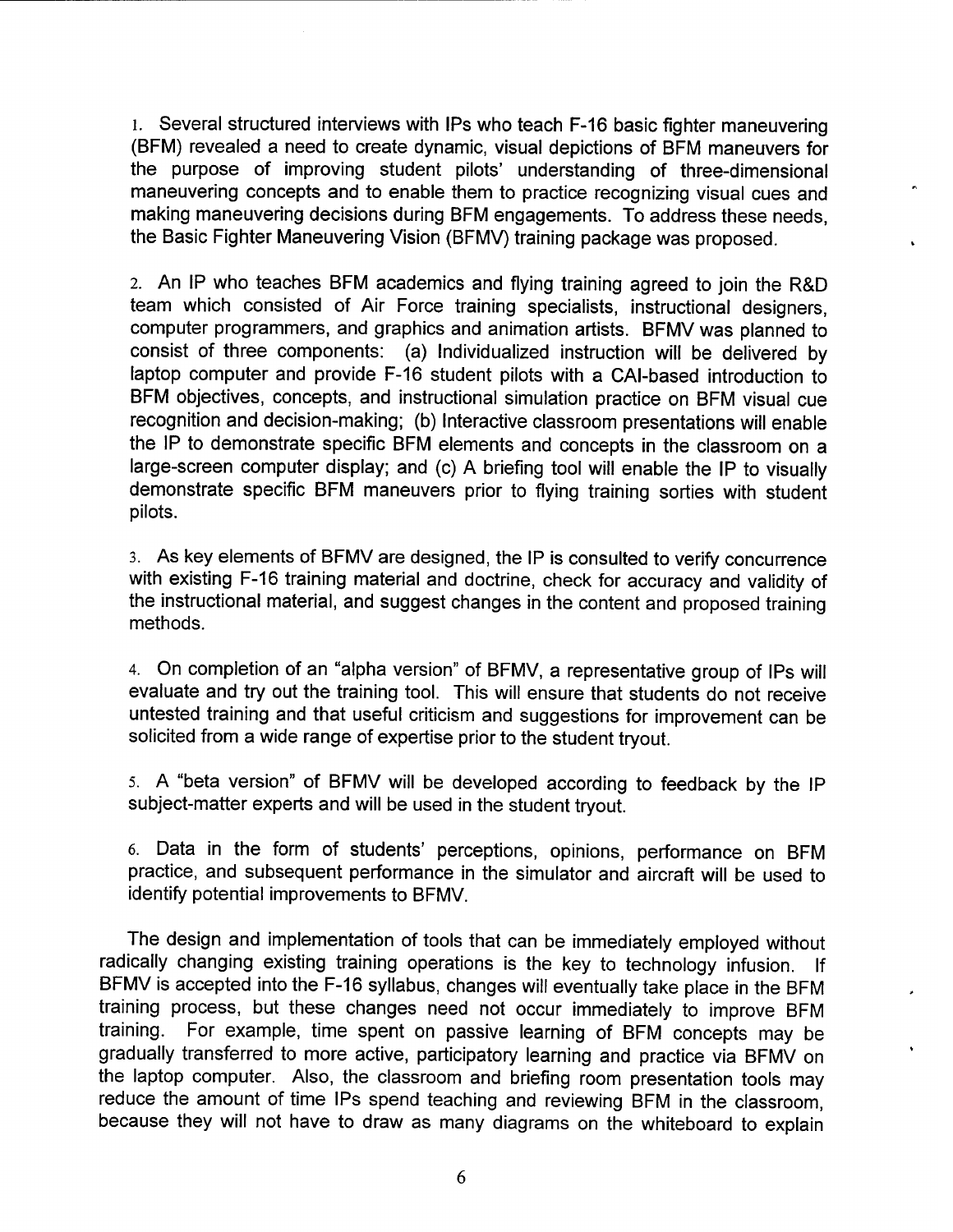BFM setups and maneuvers. The time saved may be used for individual practice or on other F-16 training tasks. The hardware and software were carefully chosen for compatibility with existing classroom presentation systems and student laptop computers, so no special installation expenses will be incurred if BFMV is accepted into the F-16 training syllabus. BFMV will require very little personnel training, because it was designed to accommodate the general teaching strategies and styles used by IPs who teach BFM in the F-16 program. Although training processes will change as more IT tools are implemented, processes can evolve gradually over several training cycles without disrupting the program.

#### **Horizontal Compression**

One of the major goals of reengineering is to combine or-compress activities and resources in a way that improves training support of learning processes and reduces time and effort on training activities. Information flow across different phases of pilot training can improve the independent and collective effectiveness of training components. For example, the objective of implementing training tools like BFMV is to combine the acquisition of declarative knowledge with component skill development. BFM practice is currently available to student pilots only in whole-task form in the simulator or the aircraft, so it is difficult for pilots who are new to the F-16 to focus on BFM (a very complex set of skills in itself) in this context until they have gained some component skills.

A second IT-based tool that is being planned illustrates the horizontal compression of training information flow. Currently, information on student performance is somewhat sparse and in a form that is difficult for IPs to use to check individual student progress and proficiency. An electronic "proficiency profile" system will soon be proposed to synthesize performance information from academics testing, part-task practice, and IP ratings on student performance in the simulator and aircraft. The student proficiency profile will store the information on laptop computers or on a network system and will enable the individual student or IP to access the profile to guide ongoing learning and teaching efforts. The idea is to compress several sources of performance information across pilot training components to prescribe an optimal "mix" of training activities that matches each individual's strengths, weaknesses, and current level of knowledge and skill.

## **Vertical Compression**

Vertical compression refers to a shift of decision-making authority downward in the management hierarchy so that both IPs and students play a more active part in controlling training resources and choosing the type, time, and place of training activities. The purpose is to enable students and IPs to take advantage of new IT capabilities and the increased level of flexibility in training that IT tools afford. For example, the implementation of BFMV would enable students to study and practice BFM on their own, with the instructor, or cooperatively in small groups. Vertical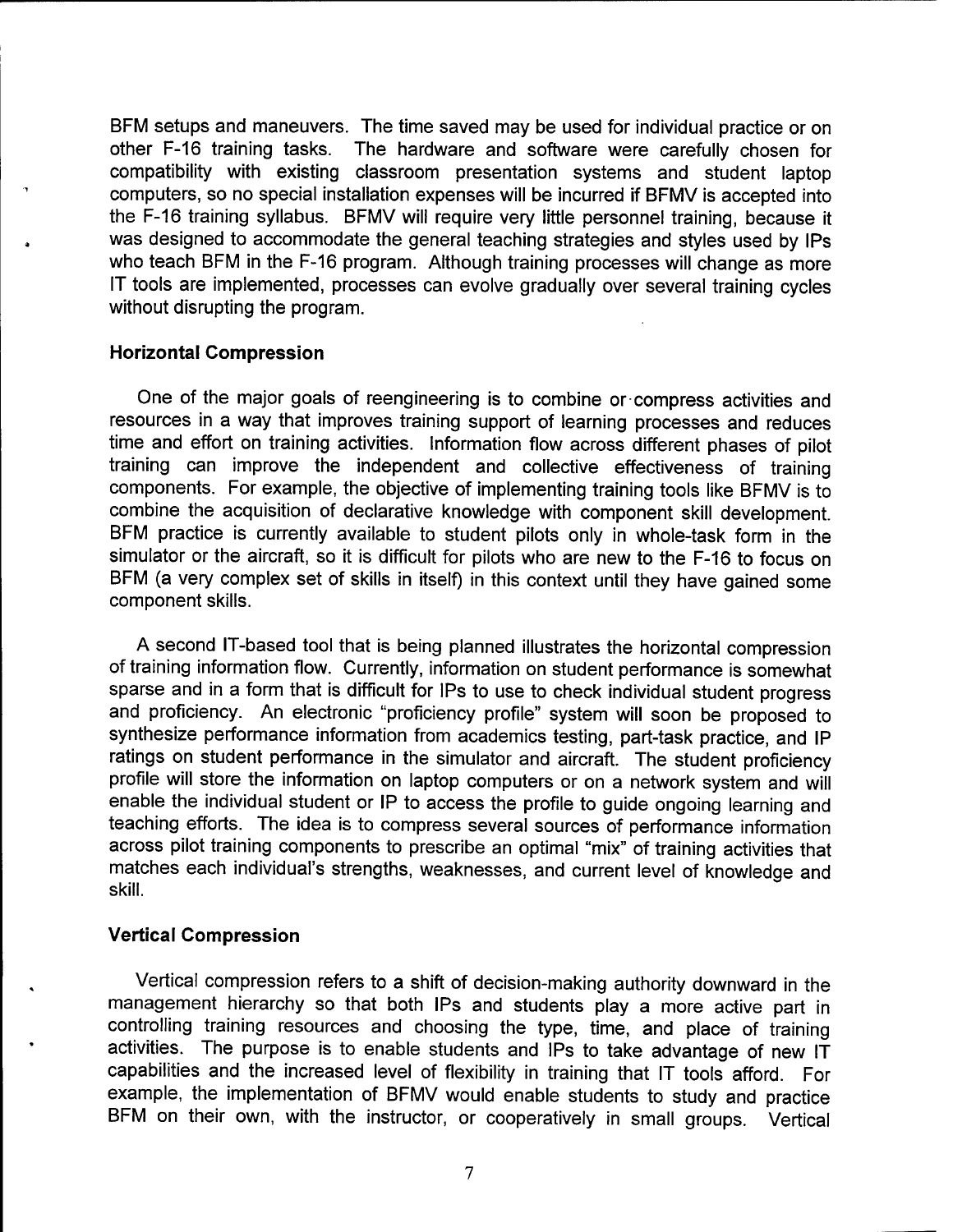compression is needed to give the IP additional latitude to assign specific part-task practice, simulator training, or flying sorties that meet individual training needs. Emphasis on individual training also places greater responsibility on students, because they must manage their training time independently rather than simply participating in scheduled courses.

The increased power and flexibility of new IT should eventually compress pilot training academics and simulator training into a unified ground-based training system. Most academics training can be managed and delivered by microcomputers, and flight simulators can now be designed as portable stand-alone or networked systems. Thus, knowledge acquisition, skill development, and team mission training could all be supported by a single learning center where students could move from one type of training to another as needed, and IPs could tutor individuals-or set up team training exercises with minimal delay. The degree of flexibility of such a training system would increase the capability to support learning processes in parallel and as a function of individual progress rather than fragmenting training among separate courses, facilities, and training components.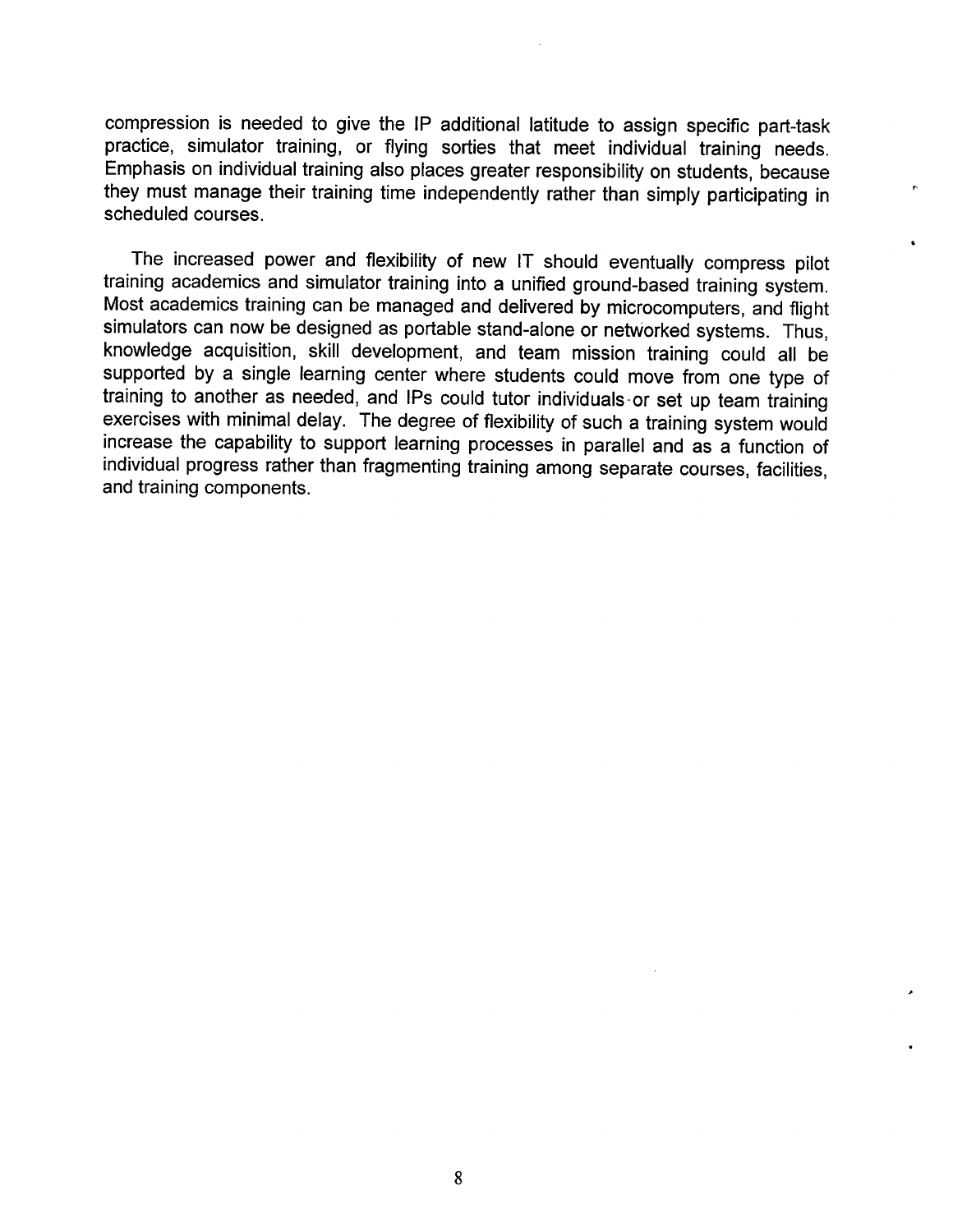#### **REFERENCES**

- Alexander, P. A., & Judy, J. E. (1988): The interaction of domain-specific and strategic knowledge in academic performance. Review of Educational Research. 58(4), 375- 404.
- Anderson, J. R. (1987). Skill acquisition: Compilation of weak-method problem solutions. Psychological Review. 94. 192-210.
- Bell, H. H., & Clasen, R. J. (1996). ADS and the fog-of-simulation: Lessons learned from the cockpit. In Proceedings of the AIAA Flight Simulation Technologies Conference, (pp. 573-578), San Diego, CA: American Institute of Aeronautics and Astronautics (AIAA).
- Bulkeley, W. M. (1995, November 13). Back to school. The Wall Street Journal. pp. R1, R6.
- Carroll, L. A. (1996). Revolutionizing training in the Air Force. Unpublished letter to the Chief of Staff of the Air Force.
- Clark, R. E. (1983). Reconsidering research on learning from media. Review of Educational Research. 53(4). 445-449.
- Clark, R. E. (1994). Media will never influence learning. Educational Technology. Research, & Development, 42(2), 57-66.
- Davenport, T. H., & Short, J. E. (1990). The new industrial engineering: Information technology and process redesign. Sloan Management Review, 31(4), 11-27.
- Dué, R. T. (1993). The productivity paradox. Information Systems Management, (2), 68-71.
- Dué, R. T. (1994). The productivity paradox revisited. Information Systems Management. (2). 74-76.
- Frederiksen, J. R. & White, B. Y. (1989). An approach to training based on principled task decomposition. Acta Psychologica, 71(1-3), 89-146.
- Gagne, R. M., & White, R. T. (1978). Memory structures and learning outcomes. Review of Educational Research. 48(2). 187-222.
- Gay, G., Trumbull, D., & Mazur, J. (1991). Designing and testing navigation strategies and guidance tools for a hypermedia program. Journal of Educational Computing Research. 7(2). 189-202.